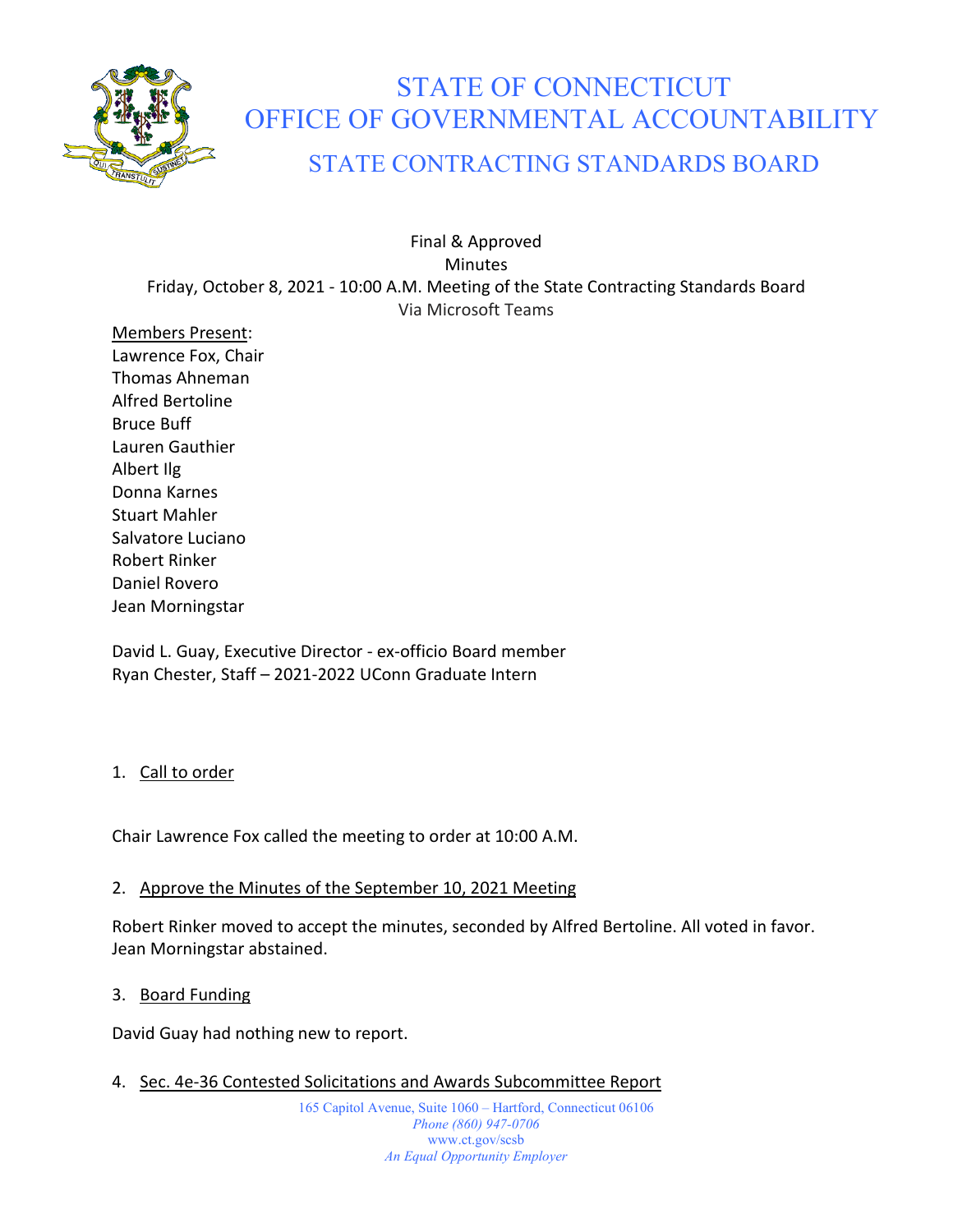Subcommittee Chair Robert Rinker reported a contest was filed by Anthem concerning the Teacher's Retirement Board's RFP for retiree health insurance. Chair Rinker further reported on Anthem's contest which claimed there were changes to the RFP process during the actual process. The subcommittee found that Anthem's claims were not timely filed and did not comment on the merits. Anthem subsequently filed a 3<sup>rd</sup> contest.

# 5. Privatization Contract Committee Report

Chair Fox reported that we have a recommendation to the board from the committee. David reported that the recommendation is to continue the review of the Bridge inspectors and include a new review, under 4e-16(i)1, of the transportation engineers.

Chair Larry reported that the Board is mandated to proactively look at one functional area of a contracted agency that is privatizing a service to determine if privatization is still the best way for the State to provide services. We started this process in 2017 with the bridge inspectors, reaching an agreement in May 2018. The Board and public should know the reason we have not done it is because it takes significant staff time and the pandemic slowed us down. Also, we have had a lot of complaints that we have been dealing with. Chair Fox informs the legislature of what we are doing and not doing that we are supposed to be doing.

We can do this review with a significant amount of cooperation from the contracting agency (DOT). Upon request, we may receive support from DAS or OPM. Based on that, the committee voted unanimously to recommend to the board that we take on this project. If approved, the committee will meet with the commissioner to see how that can be done effectively. The committee is currently trying to meet with the commissioner to understand what happened with the hiring of bridge inspectors. Every time a state does contracting for state services, there ought to be a cost benefit analysis to evaluate how best to provide services cost-effectively.

Chair Fox motioned to accept the recommendation from the Privatization Committee under 4e-16(i)1, seconded by Albert Ilg

Discussion by Thomas Ahneman.

Salvatore Luciano and Lauren Gauthier commented on the motion process.

Albert Ilg withdrew his second and Chair Fox withdrew his motion.

Salvatore Luciano motioned to accept the recommendation from the Privatization Committee under 4e-16(i)1, seconded by Albert Ilg. All voted in favor. Motion passed.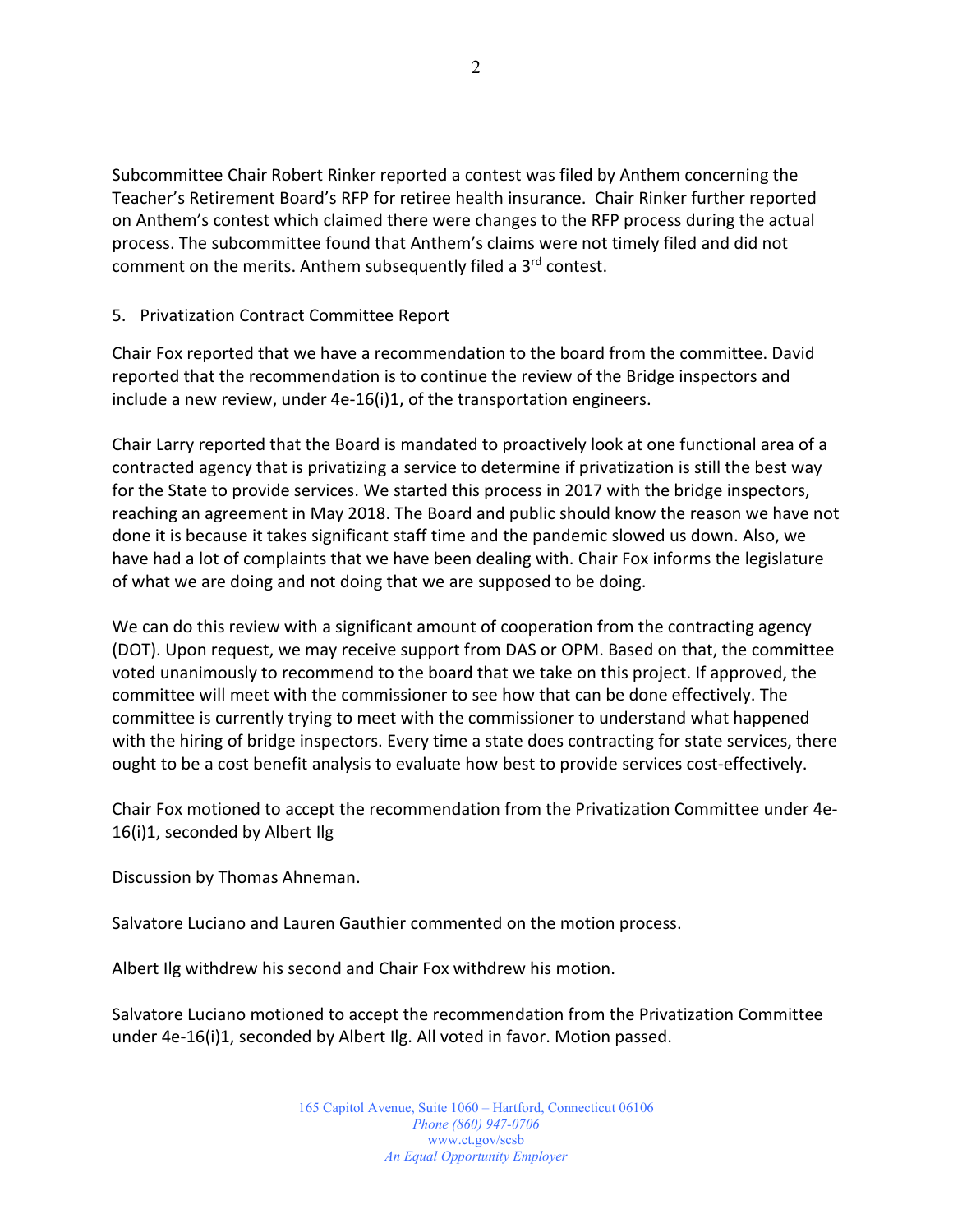#### 6. Work Group Reports

#### a. Audit Work Group

Chair Thomas Ahneman has nothing to report.

b. Data Analysis Work Group

Chair Alfred Bertoline reported that the Data Analysis Work Group is continuing its work on the study of the use of MOUs and MOAs in the state. We have requested these agreements from organizations and are collecting those responses. We have also requested a meeting with the Attorney General's Office to get their input into our study.

Stuart Mahler asked for clarification about communications with OPM. Alfred Bertoline answered.

Graduate Intern Ryan Chester provided more information about the status of collecting responses.

#### 7. Update from Connecticut Port Authority Review

Lauren Gauthier reported we requested new information from the CPA and received a response. Lauren Gauthier continued to give a timeline of the information we have available. Gauthier will be investigating further this RFP process.

Bruce Buff clarified the focus of the review is the procurement process of the CT Port Authority.

Chair Fox gave history of the Board reviewing the CPA including the legislature passing legislation granting the Board jurisdiction over the CPA. Our duty is to make sure contracting agencies follow the law, which now includes the Port Authority.

Lauren Gauthier commented that this Board provides a necessary service that no other agency provides.

Robert Rinker commented that the OPM undersecretary made a negative comment of the Board. This Board deserves praise and not the negative comments of the OPM undersecretary.

David Guay made a comment.

Stuart Mahler made a comment.

165 Capitol Avenue, Suite 1060 – Hartford, Connecticut 06106 *Phone (860) 947-0706*  www.ct.gov/scsb *An Equal Opportunity Employer*